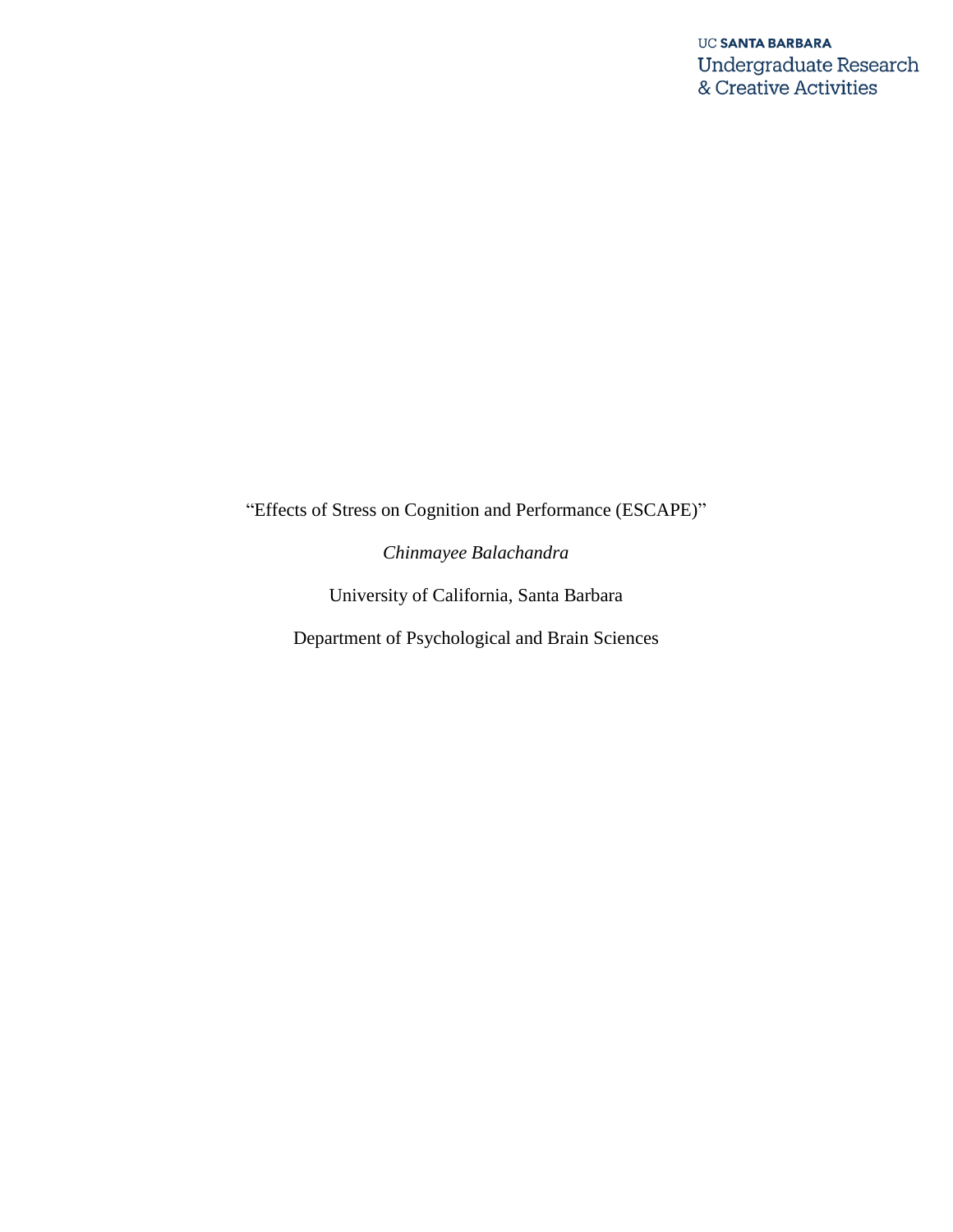#### **Abstract**

The purpose of this study is to gauge the effects of perceived general stress levels and acute stress on working-memory-based cognitive performance. Cortisol is the long-term stress hormone of the body, and is vital to enacting a quick and efficient stress response. However, when chronically present at higher-than-normal levels—as often can be the case with long-term perceived stress—cortisol has been known to negatively affect many bodily systems, including reproductive, immune, and cognitive function. Our study seeks to explore the effect that higherthan-average perceived general stress levels have on female students' performance on two cognitive tasks: a math exam with gradually increasing difficulty, and a complicated traceable maze that participants must solve after being shown the answer key for a few seconds beforehand. This study will utilize a basic health questionnaire, a general stress questionnaire, a mental math exam that gradually increases in difficulty and has a time limit (thus creating increased stress with urgency to complete), and a traceable maze test that is intended to test working memory. This study has far-reaching implications in understanding the relationship between ambient stress, general stress and cognitive performance, and could pave the way for improvements in mental health resources, accessibility to these mental health resources in higher education, and women's health in general.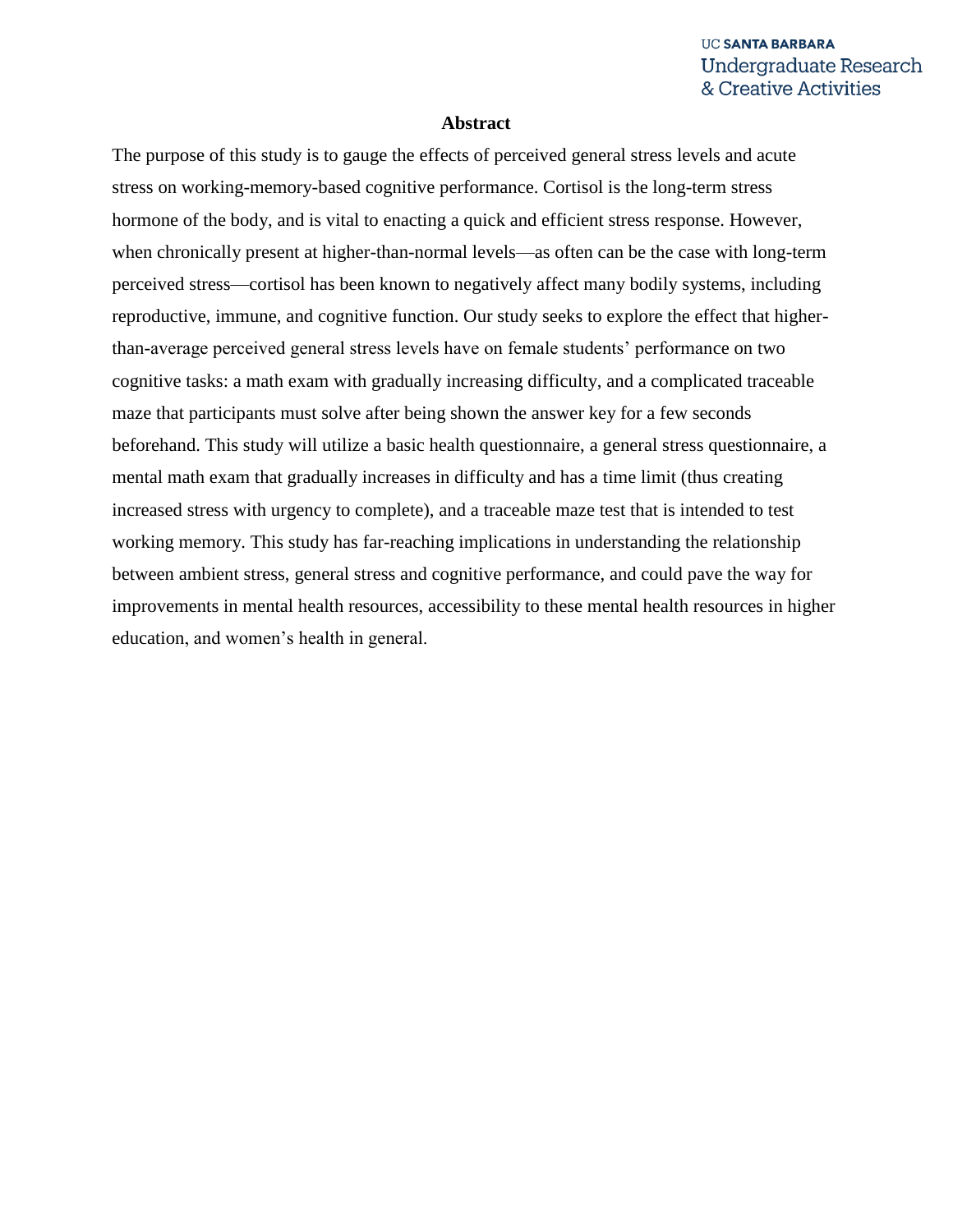#### **Introduction**

The stress response is one of the most valuable mechanisms human beings have. Finely tuned to any possible threat, it is incredibly sensitive and has both short-term and long-term functions. In the short term, the stress response is governed by the hormones norepinephrine and epinephrine, which dilate peripheral blood vessels, inhibit digestive function, and increase heart rate. They serve to "turn off" any functions that are not necessary for escaping the danger at hand. During more long-term stress, the steroid hormone cortisol is released to activate glucose release and turn off even more energy-wasting bodily functions. It is important to note that these stress responses evolved to combat evolutionary stressors, such as escaping a predator or seeking out food.

In today's industrial world, fast-paced, high-stress work and school environments have become synonymous with success and modernity. Unfortunately, our stress responses are not evolved to handle such long-term, chronically stressful situations, and chronic stress is doing far more harm than good. High levels of cortisol for long periods of time can completely impede some of the body's most important functions, and this can result in serious issues like anxiety, depression, memory and concentration problems, infertility, and gastritis. Specifically, in college students, high perceived stress levels have been observed, usually occurring during stereotypically stressful times such as midterms and finals (Lee & Jang, 2015). Additionally, further studies have shown that long-term high perceived stress levels are directly related to "high cortisol levels, which have been documented to have a negative effect on neurocognitive functioning and general mental wellness" (Suor et al., 2015).

Higher education is notoriously expensive, and financial constraints can be a huge source of stress for undergraduates. Additionally, stress associated with leaving home and making the necessary adjustments to excel within the rigorous demands of university can also take a huge toll on students. These aforementioned sources of chronic stress are a large part of the reason that American college students consistently report a much higher level of stress than students from most other countries (Misra & Castillo, 2004).

Unfortunately, there is not much data on the effects of general stressors on the academic prowess of college students, as most research focuses on the effects of intense academic demand on college performance. Although cortisol has been linked to decreased memory and cognitive function, few connections have been drawn regarding the effects of chronic perceived stress on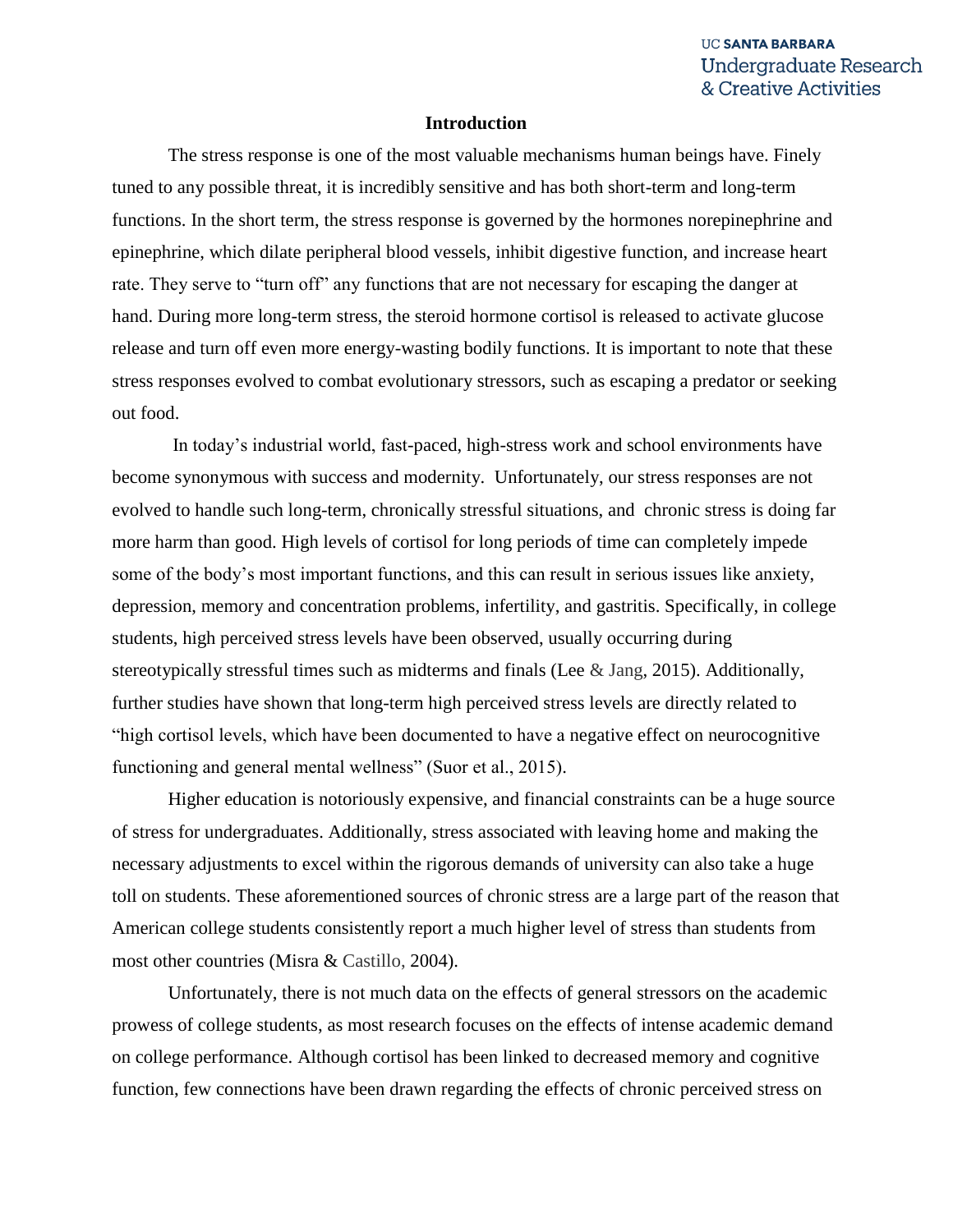academic performance. For our study, we felt that approaching the issue with a broader perspective would be more useful: do higher *perceived* stress levels negatively affect higher cognitive function? We felt that this was a useful approach because a marked flaw in many of these studies was that they measured perceived stress only before and after a exam, which failed to take into account other types of stressors, or the fact that some students' sources of stress might have chiefly been their preparation for the exam. Preparation for the exam introduced a confounding variable, and thus it is difficult to pinpoint if the stress is what caused the students to score poorly, or if the stress was simply a result of the students knowing they were going to score poorly. Our study hoped to eliminate this variable by having students take a general stress questionnaire that gauges interpersonal, academic, financial, and health-related stress. We also chose to focus on a primarily female population, as ambient stressors have been shown to affect women very differently, and women often face a variety of specific stressors related to interpersonal relationships and violence (*Gender and Stress,* 2018; Joo, Durband, & Grabble, 2018).

Additionally, we had participants take a timed, 32-question multiplication test, as well as a working-memory maze test, which eliminated the "preparation" aspect. We also introduced a potential reward of 12 dollars as a stressor, in which students could lose money from this reward based on their accuracy and speed. We predicted that we would observe a positive correlation between the total amount of stress participants reported and the amount of time they took to complete the tasks, the amount of money they lost, and the number of questions they answered incorrectly.

#### **Methods**

We chose a participant population of 30 female undergraduates from the University of California, Santa Barbara (30 female, ages 18-24, M=19.41, SD=1.01). Participants completed a pre-test stress questionnaire, created by the researchers (see *Figure 1*), where they were asked to rate their General (overall stress), Interpersonal (roommates, intimate partners, friendships, classmates, professors), Financial (student loans, rent, food insecurity, school expenses), Academic (grades, degree choice, degree progress, schoolwork, falling behind), Familial (family issues, siblings, extended family, foster care), and Personal (mental health, body image, adjusting to college, fulfillment) stress levels on a Likert scale ranging from 1 ("Not Stressed") to 5 ("Extremely Stressed"). Participants were instructed that "Extremely Stressed" meant that they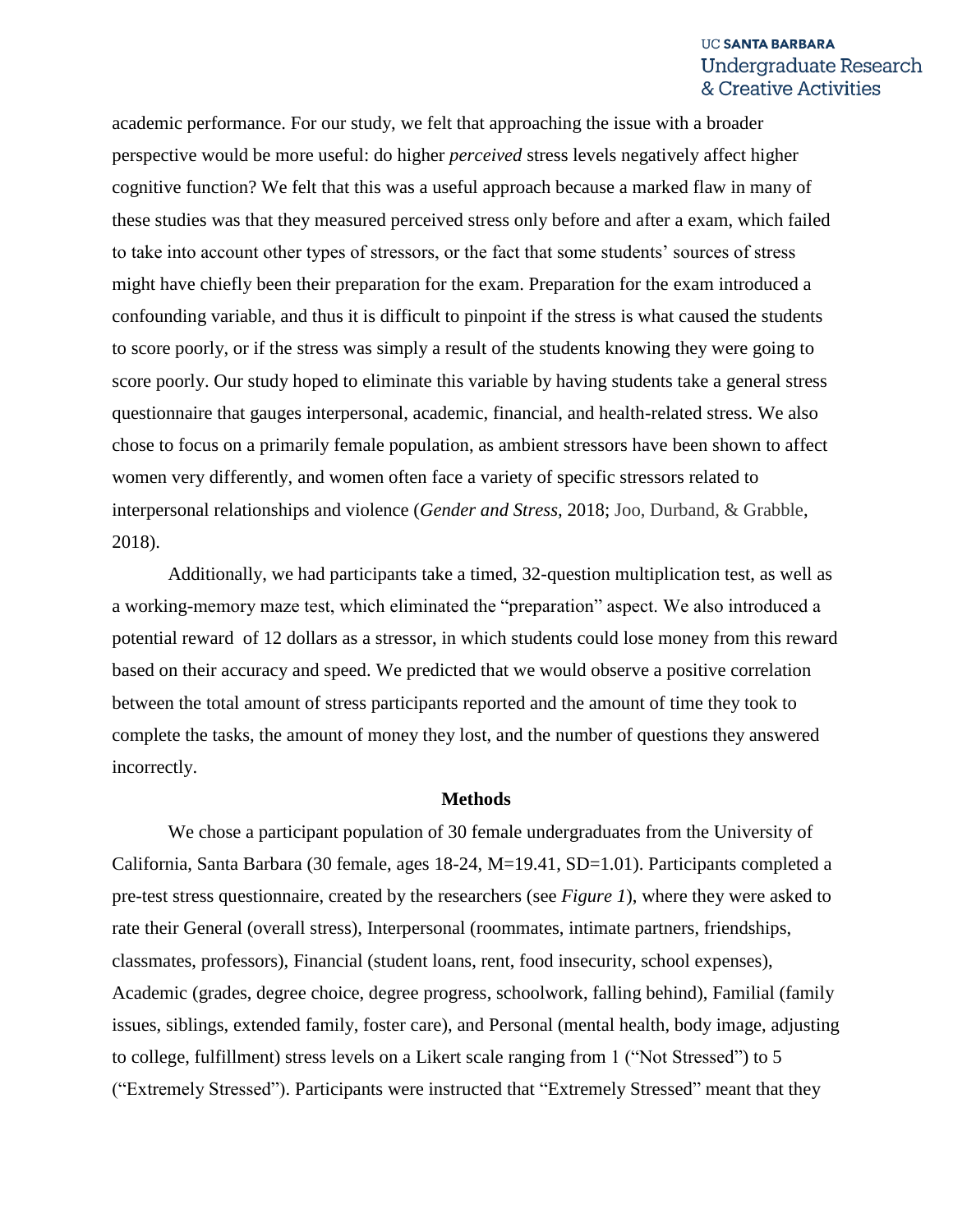spent time on a daily basis worrying about this stressor, and that it affected their day-to-day functionality. They were also instructed that "Not Stressed" meant that they never thought about the given stressor. They were then asked to complete a 32-item math test (see *Figure 2*), which tested single-digit and double-digit multiplication. Participants were instructed to attempt to finish in 2 minutes, but that that the task would cut off at 3 minutes (180 seconds). The following consequences were outlined to the participant:

- For every incorrect question, subjects were told they would lose 1 dollar from a starting point of 12 dollars.
- For every 10 seconds over 2 minutes subjects took to complete the task, the would lose 75 cents.

Next, subjects were asked to complete a maze intended to test working memory (see *Figure 3*). Researchers showed participants the answer key to a medium-difficulty maze for 5 seconds. The participants were then asked to reproduce the answer on an unsolved maze. Subjects were told that they should attempt to finish in 1 minute, but that the task would cut off at 2 minutes. The following consequence was outlined to the participant:

• For every 10 seconds subjects took to complete the task over the allotted 1 minute, they would lose 50 cents off the amount they had left over from the math test.

When processing data, the total amount of stress was added up via three categories: General, Financial, Academic, and Interpersonal (included familial, interpersonal, and personal). For data coding purposes, "Extremely Stressed" was given a 5, "Not Stressed" was given a 1, and so on. This was summed, and participants were given 4 scores.

#### **Results**

To examine the association between types of stressors and executive functioning, we conducted a bivariate linear regression analysis predicting the number of math mistakes and time to complete the task from different stressors. Results revealed a significant association between financial stress and the number of math mistakes  $(t(30) = 4.28, p < 0.001$ , one-tailed). All other stressors were not significantly related to math mistakes (see *Table 2*), nor were any stressors significantly related to performance on the working memory task (see *Table 3*). In addition, results revealed a significant association between financial stress and the amount of time taken to complete the cognitive task  $(t(30) = 0.31, p = .042$ , one-tailed).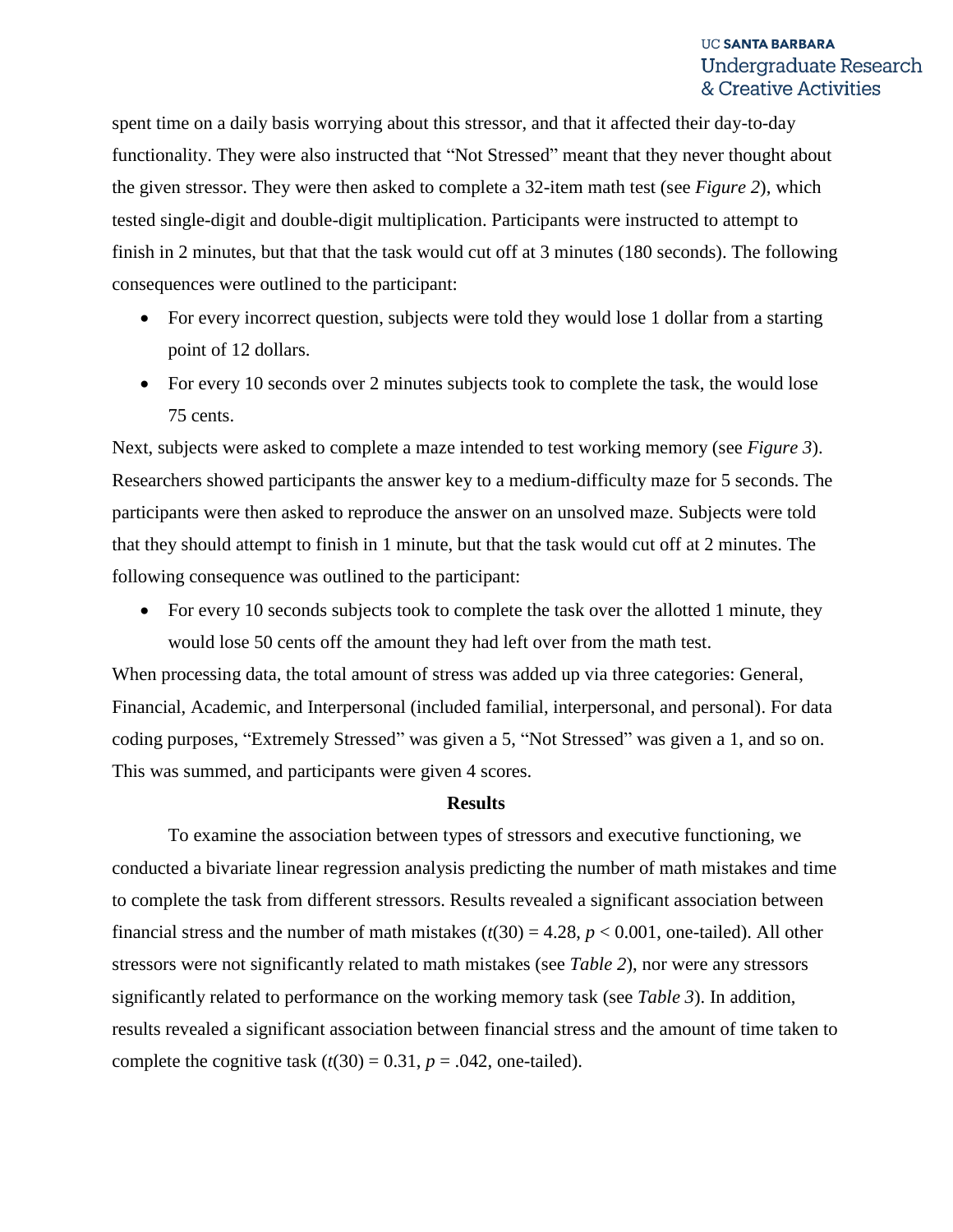Participants with higher levels of financial stress tended to make more math mistakes and take longer to complete the task ( $b = 7.99$ ,  $B = 2.41$ ;  $b = 173.78$ ,  $B = 1.52$ ) (see *Table 1 & Figure 4)*. Although this association was significant, the magnitude of the effect was moderate; financial stress explained approximately 38% of the variance in math mistake scores ( $r2 = .379$ ). In addition, as indicated by the unstandardized slope, for each increase of one point on Likert scales measuring financial stress, math mistake scores increased by 2.41 points on average.

### **Discussion**

Overall, while the association between total stress and task performance was not significant, there was a strong positive correlation between financial stress and general performance on the math task, meaning those who scored high in financial stress tended to make more math mistakes, to take more time to complete the math task, and, therefore, to lose more money during the task. This was a somewhat surprising finding, as we had earlier predicted that a high level of total perceived stress would be correlated with lower performance on the cognitive tasks. Importantly, the fact that financial stress was the only significant mediator for poorer scores points to a few salient implications.

In the past, research has found financial stress to be a contributing factor to academic struggle and dropout rates (Joo et al., 2008). Additionally, financial stress is known to be a "root cause" stressor for a number of other stressors, such that those who report higher financial stress also report more "interpersonal stressors, greater psychological distress, and lower levels of psychological well-being" (Sturgeon et al., 2017). In the modern context, financial crises have had massive impacts on the physical and mental health of those affected; for example, studies have shown that the rise in unemployment, financial stress, increased work hours, and food insecurity during the 2008 Great Recession predicted a rise in cardiovascular disease, dysthymia, and suicide in the general working population (Mucci et al., 2016). In our case, it is also likely that the financial stressor in the experimental conditions itself—the potential loss of money based on performance—had a greater effect on those who were already reporting high levels of financial stress. In fact, it is possible that the prospect of losing more money acted as an acute stressor in the moment, and may have played a role in performance on the math exam. Because financial stress has been known to have such a potent effect, on a number of health-related variables, it follows logically that it might also play a role in cognitive performance, especially in a high-stress environment like a university.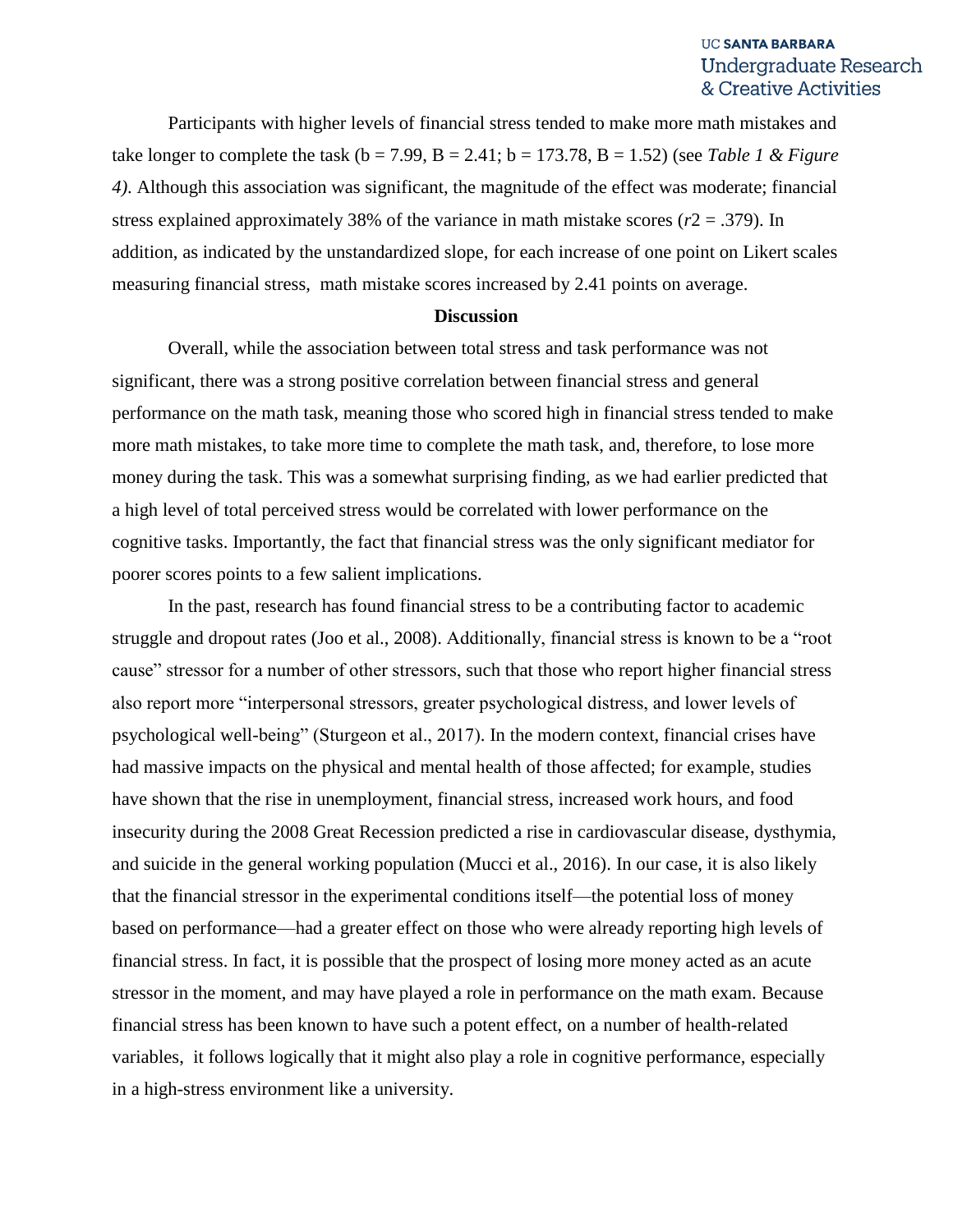In terms of limitations, our study focused on a relatively small population. While we chose to observe a small population for accessibility and compensation purposes, future studies might benefit from a larger population of female college students. That being said, age also presents another limitation to the study; it might be beneficial for future studies to further explore the effect of financial stress on cognitive performance within a diverse range of age groups. Additionally, it would be interesting to observe the role that socioeconomic status plays in cognitive performance, particularly in the context of math exams. A first-generation college student could be dealing with immediate financial stressors, as well as socio-cultural expectations of providing for a family and community, which could have a large impact on their general stress levels and cognitive performance.

#### **Conclusion**

Stress is a ubiquitous part of the college experience, academic or otherwise. However, although this stress has become the norm in our culture, it is useful and important to explore the effects of stressors on our cognitive performance, as there are both optimal and detrimental levels of stress. Regarding financial stress, research on its relationship with academic performance and general well-being could lead to more informed policies surrounding financial aid, student mental health resources, and public policy.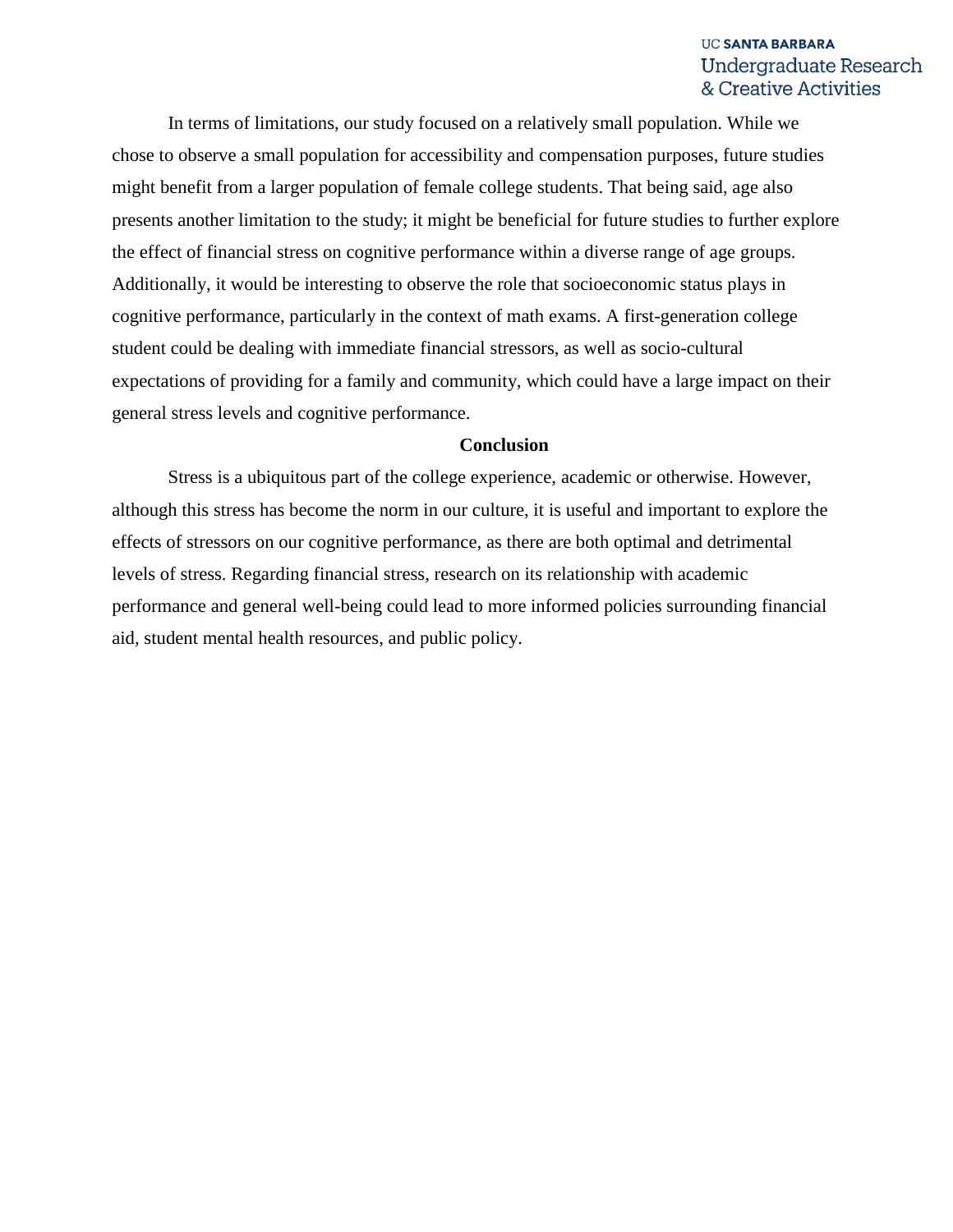#### **Acknowledgements**

I would like to acknowledge the University of California of Santa Barbara, the Undergraduate Research and Creative Activities, and the Department of Psychological and Brain Sciences for facilitating and sponsoring this study. I would also like to thank Dr. Michael Miller for acting as my faculty mentor, and for taking on my project and making sure I had as many resources as possible at my disposal. Finally, I would like to thank Courtney A. Durdle, a PhD candidate in the Miller lab, for guiding me throughout this entire process and being an endless source of inspiration and encouragement.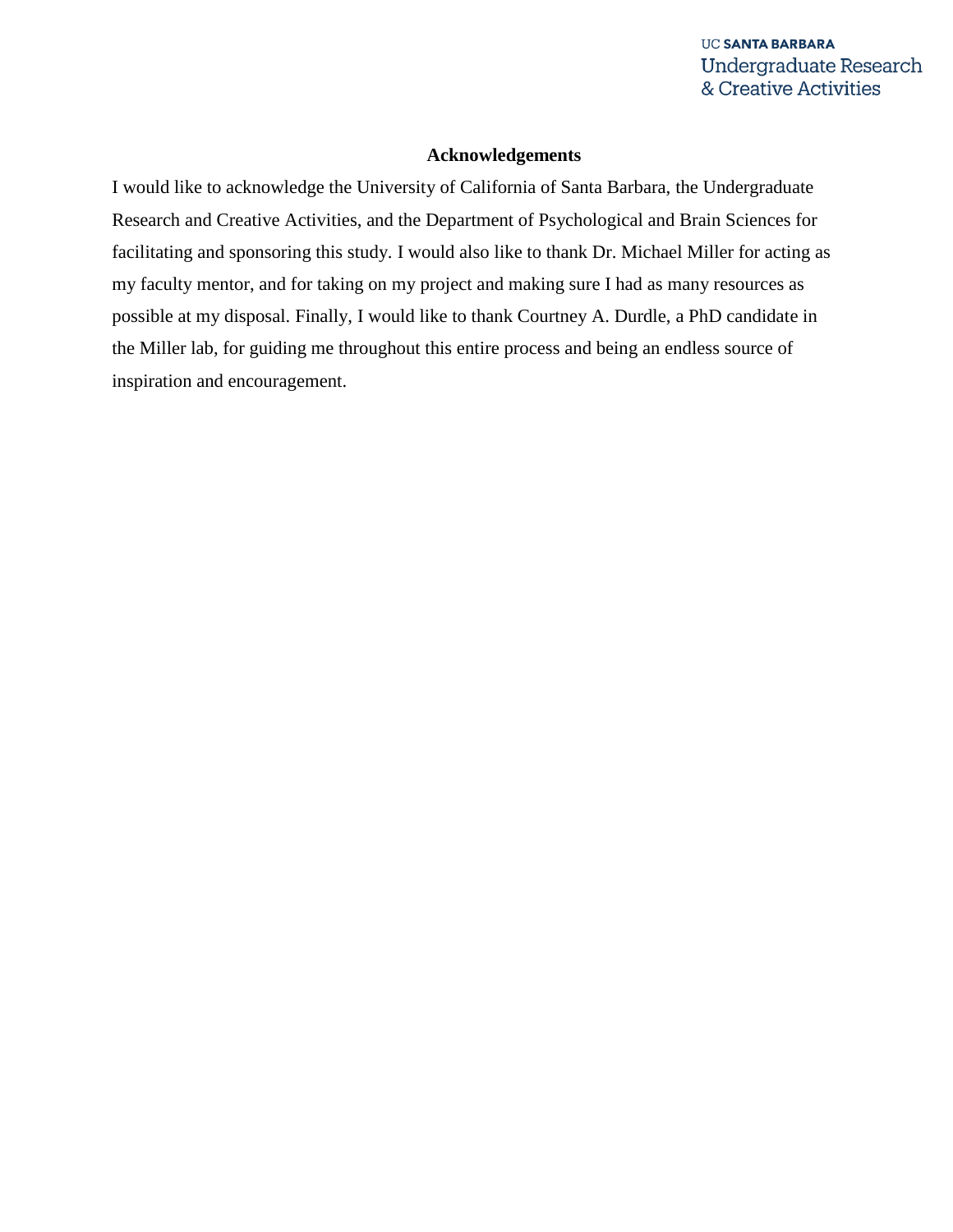#### **References**

American Psychology Associations. (2018.) Gender and Stress. *Press Release.*

- Joo, S., Durband, D. B., & Grabble, J. (n.d.) The Academic Impact of Financial Stress in College Students.
- Lee, J., & Jang, S. (2015). An Exploration of Stress and Satisfaction in College Students. *Services Marketing Quarterly,36*(3), 245-260. doi:10.1080/15332969.2015.1046774
- Misra, R., & Castillo, L. G. (2004). Academic Stress Among College Students: Comparison of American and International Students. *International Journal of Stress Management,11*(2), 132-148. doi:10.1037/1072-5245.11.2.132
- Suor, J. H., Sturge-Apple, M. L., Davies, P. T., Cicchetti, D., & Manning, L. G. (2015). Tracing Differential Pathways of Risk: Associations Among Family Adversity, Cortisol, and Cognitive Functioning in Childhood. *Child Development,86*(4), 1142-1158. doi:10.1111/cdev.12376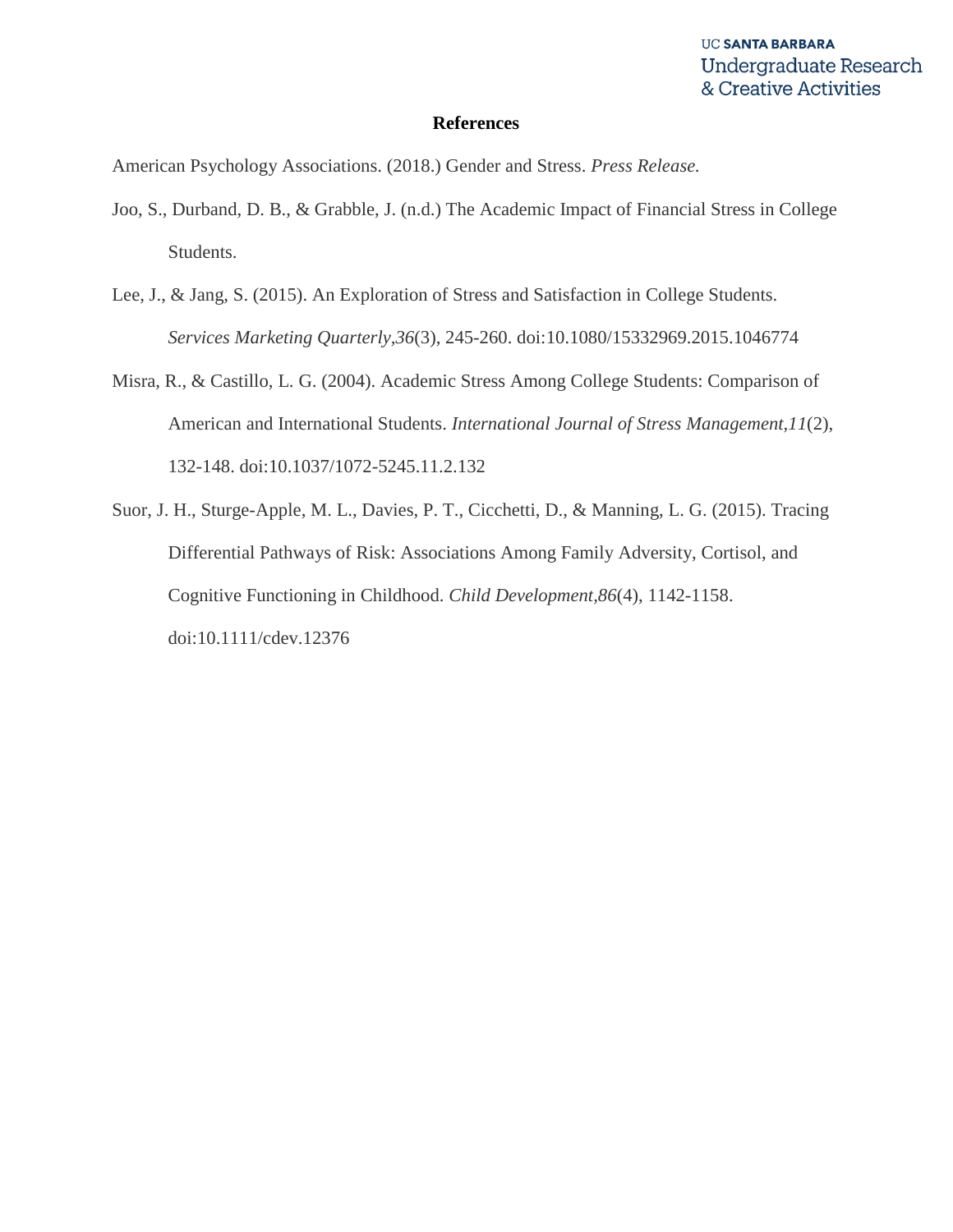## **Appendix**

#### **EscApes: Stress Questionnaire**

- 1. How would you currently rate your general stress levels, overall?
	- a. Extremely Stressed<br>b. Very Stressed
	-
	-
	- $\,$ c. Stressed<br> 4. Occasionally Stressed<br> <br/>e. Not Stressed<br>
- 2. How would you currently rate your financial stress level? (ex: anxiety about student loans, rent, food insecurity, school expenses, etc.)
	- a. Extremely Stressed
	- b. Very Strened<br>c. Stressed
	-
	- d. Occasionally Stressed
	- c. Not Stressed
- 3. How would you currently rate your academic stress level? (ex: anxiety about grades,  $\begin{small} \texttt{degree choice}, \texttt{degree property} \texttt{sebelow} \texttt{ack}, \texttt{filling behind} \\ \texttt{a.} \end{small}$ 
	-
	-
	-
	- a Extremely Stressed<br>
	h. Very Stressed<br>
	c. Stressed<br>
	d. Occasionally Stressed<br>
	e. Not Stressed
	-
- 4. How would you currently rate your interpersonal stress level? (ex: anxiety about nommates, intimate partners, friendships, classmates, professors)  $\,$  a  $\,$  - Extremely Stressed
	-
	- b. Vay Strewed
	- c. Stressed
	- d. Occasionally Stressed
	- e. Not Stressed
- 5. How would you currently rate your familial stress level? (ex: anxiety about family issues, siblings, extended family, foster care, etc.)
	- $\begin{tabular}{ll} a & \textbf{Ext} and \textbf{y } \textbf{Stessed} \\ b. & \textbf{Vay } \textbf{Stessed} \end{tabular}$ 
		-
	- $c$  Stressed

*Figure 1.* Stressor Questionnaire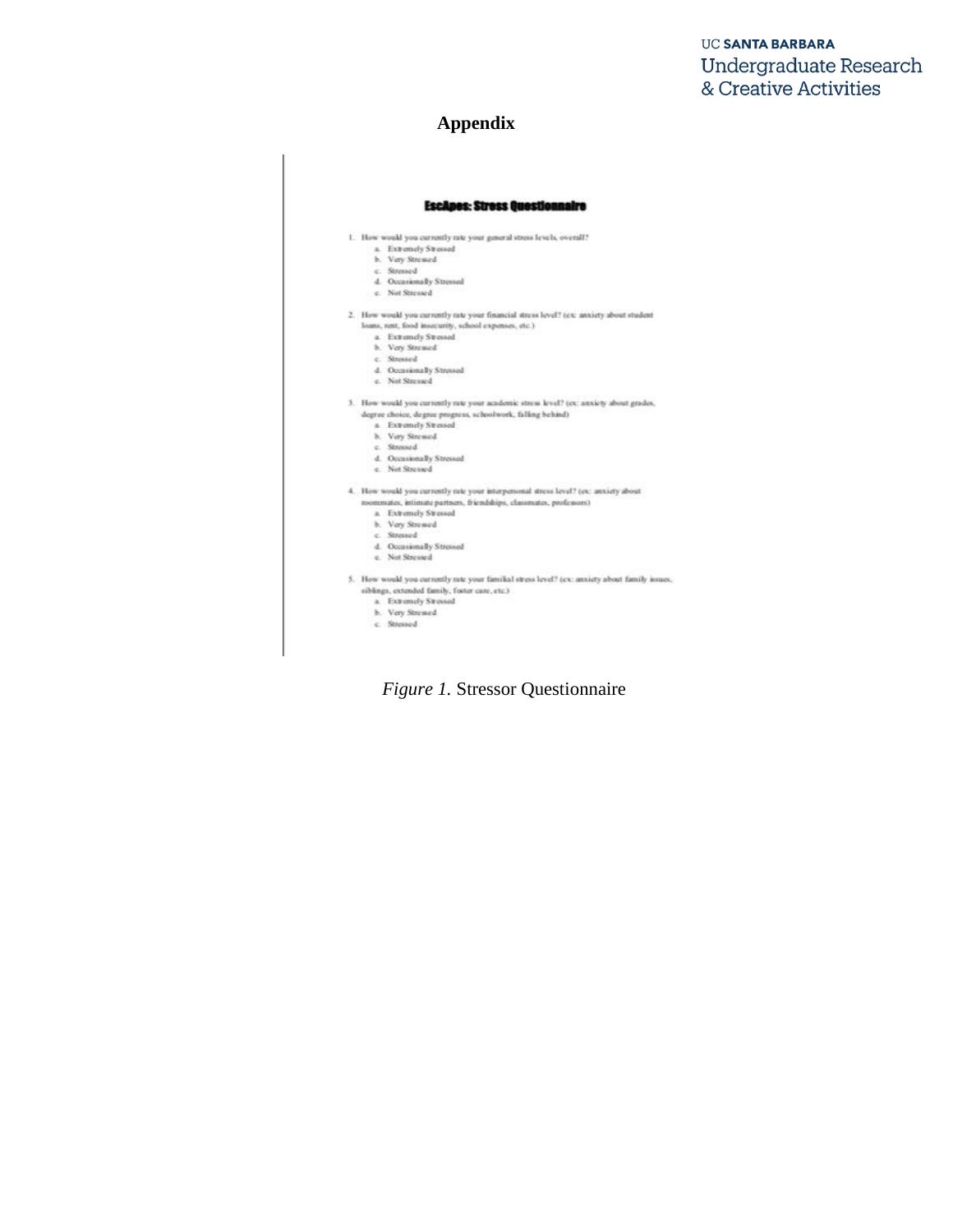- d. Occasionally Stressed
- e. Not Stressed
- 6. How would you currently rate your personal stress level? (ex: anxiety about personal mental health, body image, adjusting to college, fulfillment, etc.)
	-
	-
	- a. Extremely Stressed<br>b. Very Stressed<br>c. Stressed
	- d. Occasionally Stressed<br>e. Not Stressed

# *Figure 1. (cont.)*

You will begin with 12\$, either in the form of cash or an Amazon gift-card.<br>Theoretically, you could take home all 12\$. You will have 2 minutes to complete 32<br>single digit multiplication questions. Every 10 extra seconds y total.

| $18 \times 3$        | $14 \times 5$      | $19 \times B$      | $11 \times 2$        |
|----------------------|--------------------|--------------------|----------------------|
| 17 × 4               | $26 \times 9$      | $12 \times 3$      | $22 \times 9$        |
| $16 \times 8$        | $13 \times 5$      | $(76) \times (55)$ | $36 \times 5$        |
| $18 \times 7$        | $16 \times 9$      | $20 \times 3$      | $(3/2) \times (4/6)$ |
| $19 \times 5$        | $18 \times 7$      | 48 x 2             | $31 \times 9$        |
| $(4/2) \times (6/3)$ | $17 \times 5$      | $17 \times 3$      | $42 \times 6$        |
| 8 x 58               | $12 \times 9$      | 29x4               | $92 \times 6$        |
| $12 \times 4$        | $(53) \times (28)$ | $15 \times 9$      | $27 \times 8$        |

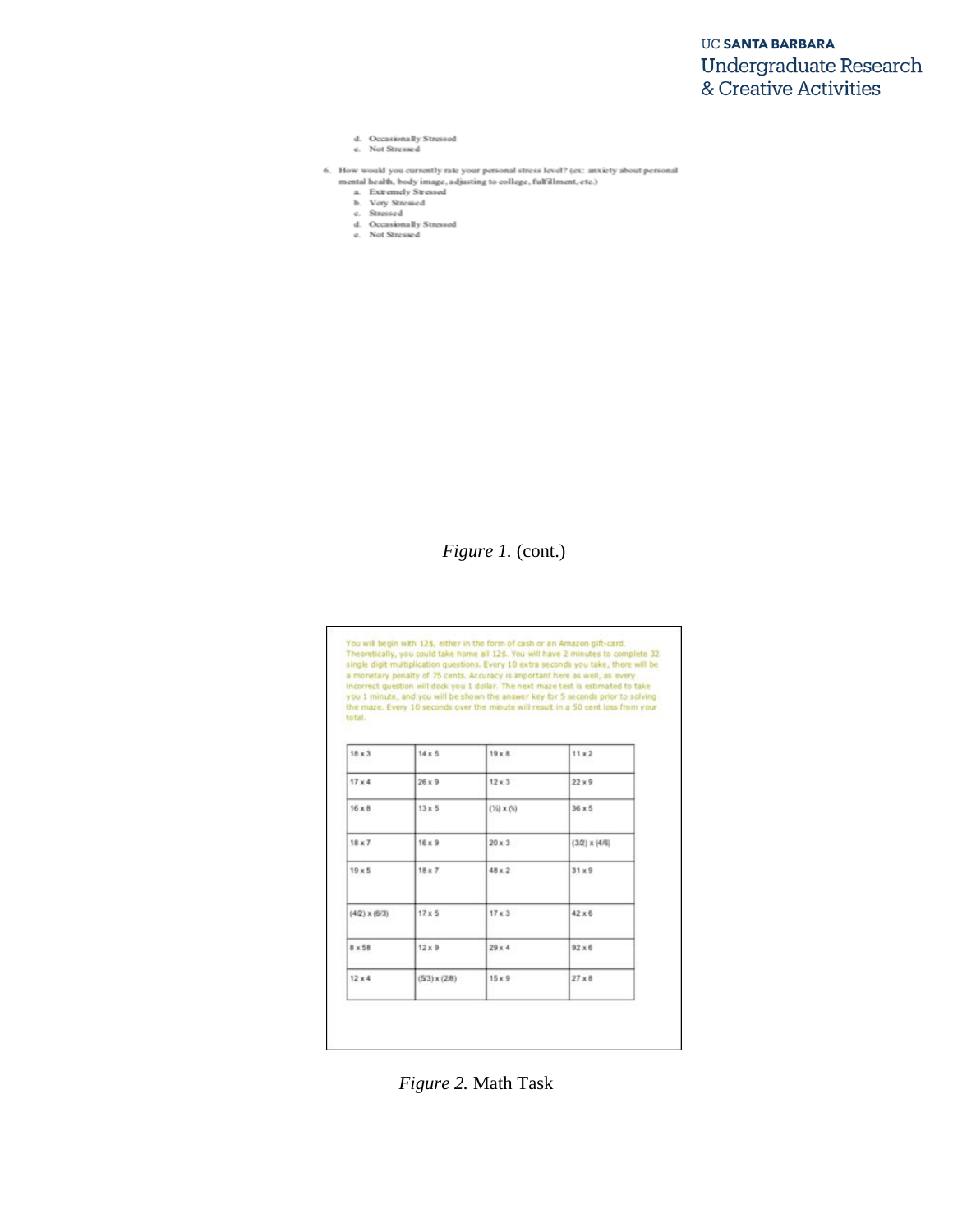



*Figure 3.* Maze Task

| Math outcome vs Financial<br>stress             | Correlations (r) | Significance (p) |
|-------------------------------------------------|------------------|------------------|
| Math time vs Financial<br>stress                | 0.310            | p=0.042          |
| Math mistakes vs Financial<br>stress            | 0.612            | p<0.001          |
| Math amount lost vs<br><b>Financial stress</b>  | 0.616            | p<0.001          |
| Math total earned vs<br><b>Financial Stress</b> | $-0.617$         | p<0.001          |
| Total earned vs Financial<br><b>Stress</b>      | $-0.638$         | p<0.001          |

*Table 1.*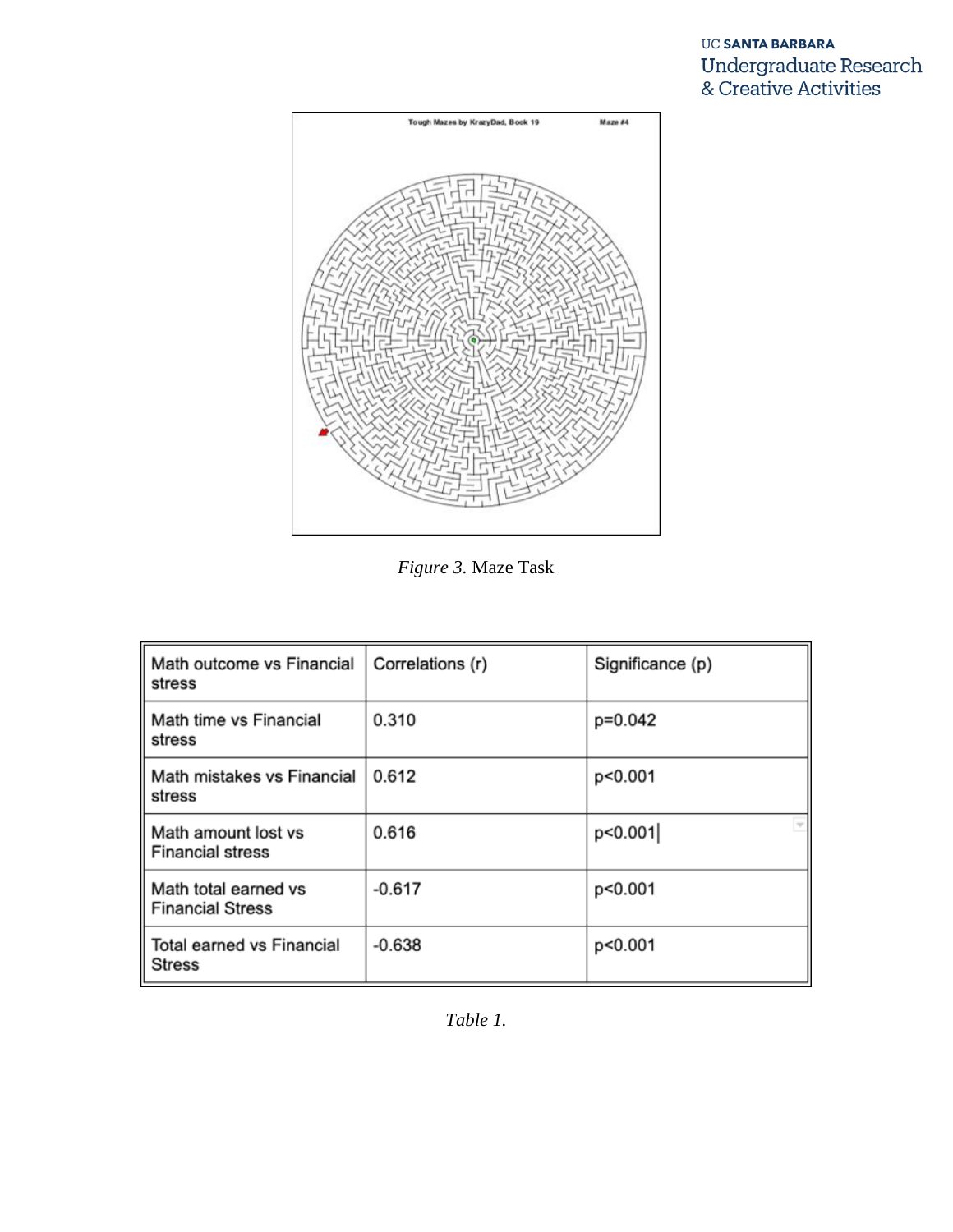| <b>Math Outcomes vs Stressors</b>                | Correlations (r) | Significance $(p)$ |
|--------------------------------------------------|------------------|--------------------|
| Math Mistakes vs. General<br><b>Stress</b>       | 0.081            | $p=.331$           |
| Math Mistakes vs.<br><b>Interpersonal Stress</b> | 0.136            | $p=.229$           |
| Math Mistakes vs. Financial<br><b>Stress</b>     | 0.612            | p<0.05             |
| Math Mistakes vs. Academic<br><b>Stress</b>      | $-0.200$         | $p=.136$           |
| Math Mistakes vs. Total<br><b>Stress</b>         | 0.280            | $p=0.060$          |

*Table 2.* 

| Maze Amount Lost vs.<br><b>Stressors</b>            | Correlations (r) | Significance (p) |
|-----------------------------------------------------|------------------|------------------|
| Maze Amount Lost vs.<br><b>General Stress</b>       | $-0.014$         | $p=0.470$        |
| Maze Amount Lost vs.<br><b>Interpersonal Stress</b> | $-0.071$         | $p=0.349$        |
| Maze Amount Lost vs.<br><b>Financial Stress</b>     | 0.092            | $p=0.309$        |
| Maze Amount Lost vs.<br><b>Academic Stress</b>      | 0.106            | $p=0.282$        |
| Maze Amount Lost vs. Total<br><b>Stress</b>         | 0.007            | $p=0.485$        |

*Table 3..*